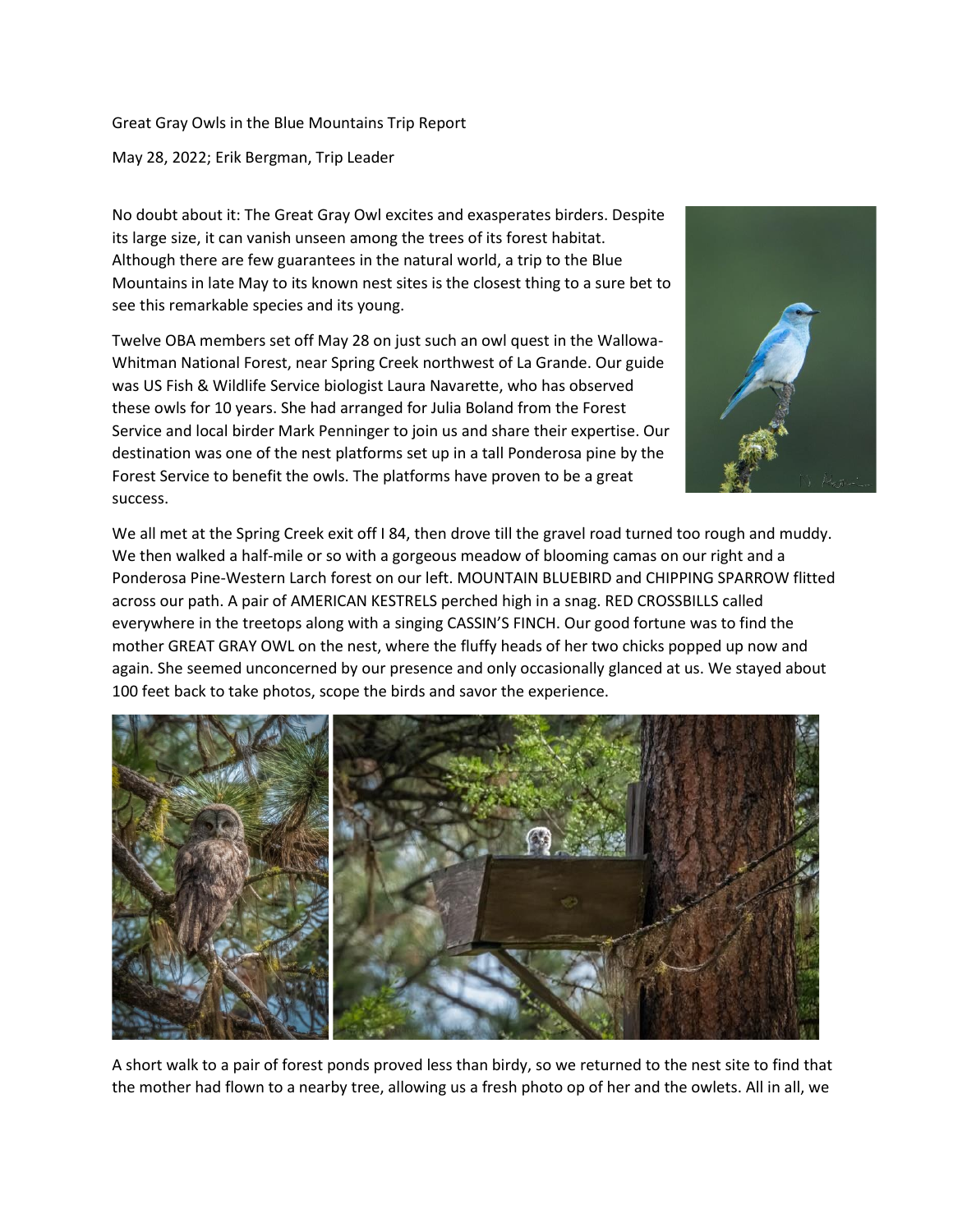spent three hours in the area. We were reluctant to leave, but our day was just getting started. eBird Checklist - 28 May 2022 - [Wallowa-Whitman NF--Spring Creek Rd. -](https://ebird.org/checklist/S111564731) 15 species



Hilgard Junction State Park on the Grande Ronde River was our lunch stop, but there were too many good birds to see first. Almost immediately a GRAY CATBIRD and YELLOW WARBLER sang from the willows. A pair of AMERICAN DIPPERS entertained us below the highway bridge, with one bird feeding the other. From there we drove upriver to Birdtrack Campground where we added HOUSE WREN, VAUX SWIFT, DUSKY FLYCATCHER, BLACK-HEADED GROSBEAK and flyover AMERICAN WHITE PELICANS, among others. eBird Checklist - 28 May 2022 - [Hilgard Junction State Park -](https://ebird.org/checklist/S111564489) 8 [species](https://ebird.org/checklist/S111564489) eBird Checklist - 28 May 2022 - [Birdtrack Springs -](https://ebird.org/checklist/S111564464) 14 species

On we drove to the Ladd Marsh Wildlife Area. At the Foothill Road viewpoint, we scoped a pair of TRUMPETER SWANS and many REDHEADS and YELLOW-HEADED BLACKBIRDS. A nice sighting was a NASHVILLE WARBLER skulking in the shrubbery. More visible was a family of SANDHILL CRANES with one gangly colt striving to keep up with its parents as they strode across a camas field. Both a GOLDEN

EAGLE and a SWAINSON'S HAWK soared overhead. eBird Checklist - 28 May 2022 - [Ladd Marsh WMA--](https://ebird.org/checklist/S111564436) [Foothill Rd. overlook -](https://ebird.org/checklist/S111564436) 19 species

Along Hot Lake Lane we started to see shorebirds, notably BLACK-NECKED STILT, AMERICAN AVOCET, and KILLDEER. Also in the mix were CINNAMON TEAL, GREAT EGRET, COMMON YELLOWTHROAT and BULLOCK'S ORIOLE. eBird Checklist - 28 May 2022 - [64864 Hot Lake Lane, La Grande, Oregon, US](https://ebird.org/checklist/S111564344)  (45.246, -117.988) - [15 species \(+1 other taxa\)](https://ebird.org/checklist/S111564344)

Turning on Peach Road we soon added DOUBLE-CRESTED CORMORANT, MARSH WREN, and both WESTERN and EASTERRN KINGBIRD. Two lucky people saw an AMERICAN BITTERN. [eBird Checklist -](https://ebird.org/checklist/S111564322) 28 May 2022 - Peach [Road, Union, Oregon, US \(45.269, -117.954\) -](https://ebird.org/checklist/S111564322) 13 species

Wilkinson Lane was alive with a huge variety of birds congregating at a flooded field. Where to start beyond the 100-plus gaggle of CANADA GEESE with their fluffy young? How about with new ducks BLUE-WINGED TEAL, GREEN-WINGED TEAL and AMERCAN WIGEON. For shorebirds we added GREATER YELLOWLEGS, SPOTTED SANDPIPER and WILSON'S PHALAROPE, plus a flyby of 14 WHITE-FACED IBIS. Careful scoping yielded EARED, PIED-BILLED and WESTERN GREBE. Keeping a sharp eye on the scene were a pair of RED-TAILED HAWKS and a PEREGRINE FALCON



perched on a power pole. As we jumped in our cars, we heard a VIRGINIA RAIL call out as if saying goodbye to the humans[. eBird Checklist -](https://ebird.org/checklist/S111564290) 28 May 2022 - Wilkinson Ln. - 24 species

For our final stop we decided to seek one of Oregon's uncommon grassland birds near the town of Union. There, along Godley Road, we scored a male and female BOBOLINK, with the male singing its sci